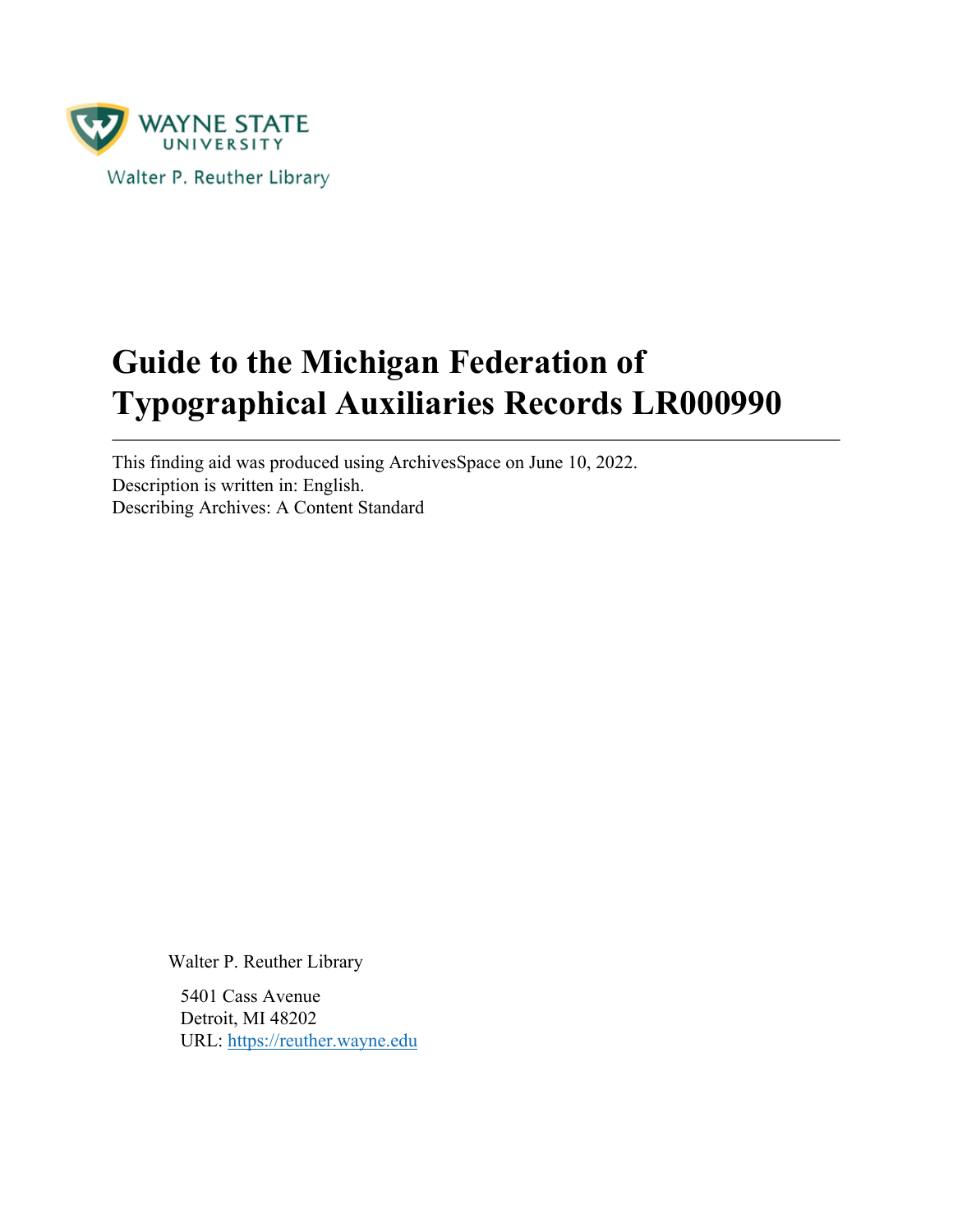# <span id="page-1-0"></span>**Table of Contents**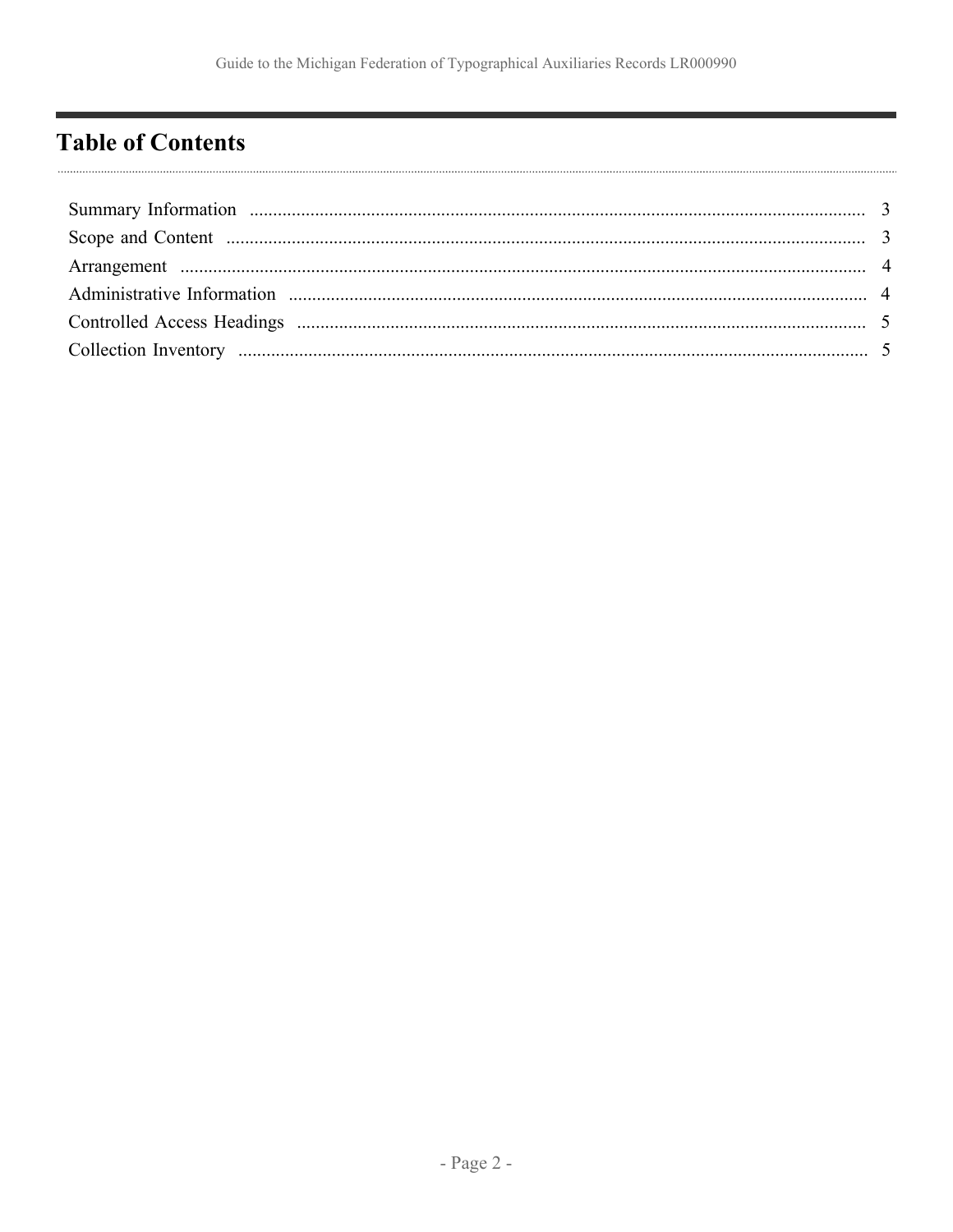## <span id="page-2-0"></span>**Summary Information**

| <b>Repository:</b>                  | Walter P. Reuther Library                                                                                                                                                                                                                                                                                                                                                                                                                                                                                                                                                                                                                                                                                                                                                                                                               |  |  |
|-------------------------------------|-----------------------------------------------------------------------------------------------------------------------------------------------------------------------------------------------------------------------------------------------------------------------------------------------------------------------------------------------------------------------------------------------------------------------------------------------------------------------------------------------------------------------------------------------------------------------------------------------------------------------------------------------------------------------------------------------------------------------------------------------------------------------------------------------------------------------------------------|--|--|
| <b>Creator:</b>                     | Michigan Federation of Typographical Auxiliaries                                                                                                                                                                                                                                                                                                                                                                                                                                                                                                                                                                                                                                                                                                                                                                                        |  |  |
| <b>Title:</b>                       | Michigan Federation of Typographical Auxiliaries Records                                                                                                                                                                                                                                                                                                                                                                                                                                                                                                                                                                                                                                                                                                                                                                                |  |  |
| ID:                                 | LR000990                                                                                                                                                                                                                                                                                                                                                                                                                                                                                                                                                                                                                                                                                                                                                                                                                                |  |  |
| Date [inclusive]:                   | 1929-1978                                                                                                                                                                                                                                                                                                                                                                                                                                                                                                                                                                                                                                                                                                                                                                                                                               |  |  |
| <b>Physical Description:</b>        | 1 Linear Feet (1 SB)                                                                                                                                                                                                                                                                                                                                                                                                                                                                                                                                                                                                                                                                                                                                                                                                                    |  |  |
| Language of the<br><b>Material:</b> | Material entirely in English.                                                                                                                                                                                                                                                                                                                                                                                                                                                                                                                                                                                                                                                                                                                                                                                                           |  |  |
| Abstract:                           | Grace Loucks became the President of the International Typographical<br>Union (ITU) Woman's Auxiliary in 1929. At that time 4 typgoraphical<br>auxiliaries existed in michigan and she began working to expand the<br>number of Auxiliaries in Michigan. Over the next few years auxiliaries<br>were developed in Detroit, Lansing, Jackson, Battle Creek, Ann<br>Abor, Kalamazoo, Muskegon, Saginaw, and Bay City. In 1938 at the<br>Michigan Federation of Typographical Union convention in Saginaw,<br>Loucks requested the various Michigan auxiliaries could become a<br>state federation. The Michigan Federation of Typographical Auxiliaries<br>held their first convention in 1939. Their intended purpose was to bring<br>the family members of typogrpahical union members together and<br>promote the use of union labels. |  |  |

### **Citation Style**

"Michigan Federation of Typographical Auxiliaries Records, Box [#], Folder [#], Walter P. Reuther Library, Archives of Labor and Urban Affairs, Wayne State University"

**^** [Return to Table of Contents](#page-1-0)

### <span id="page-2-1"></span>**Scope and Content**

Collection includes material related to the operation of the Women's Auxiliary No.110 (Detroit), history of the Michigan Federation of Typographical Auxiliaries, and convention booklets of the Michigan Federation of Typographical Unions.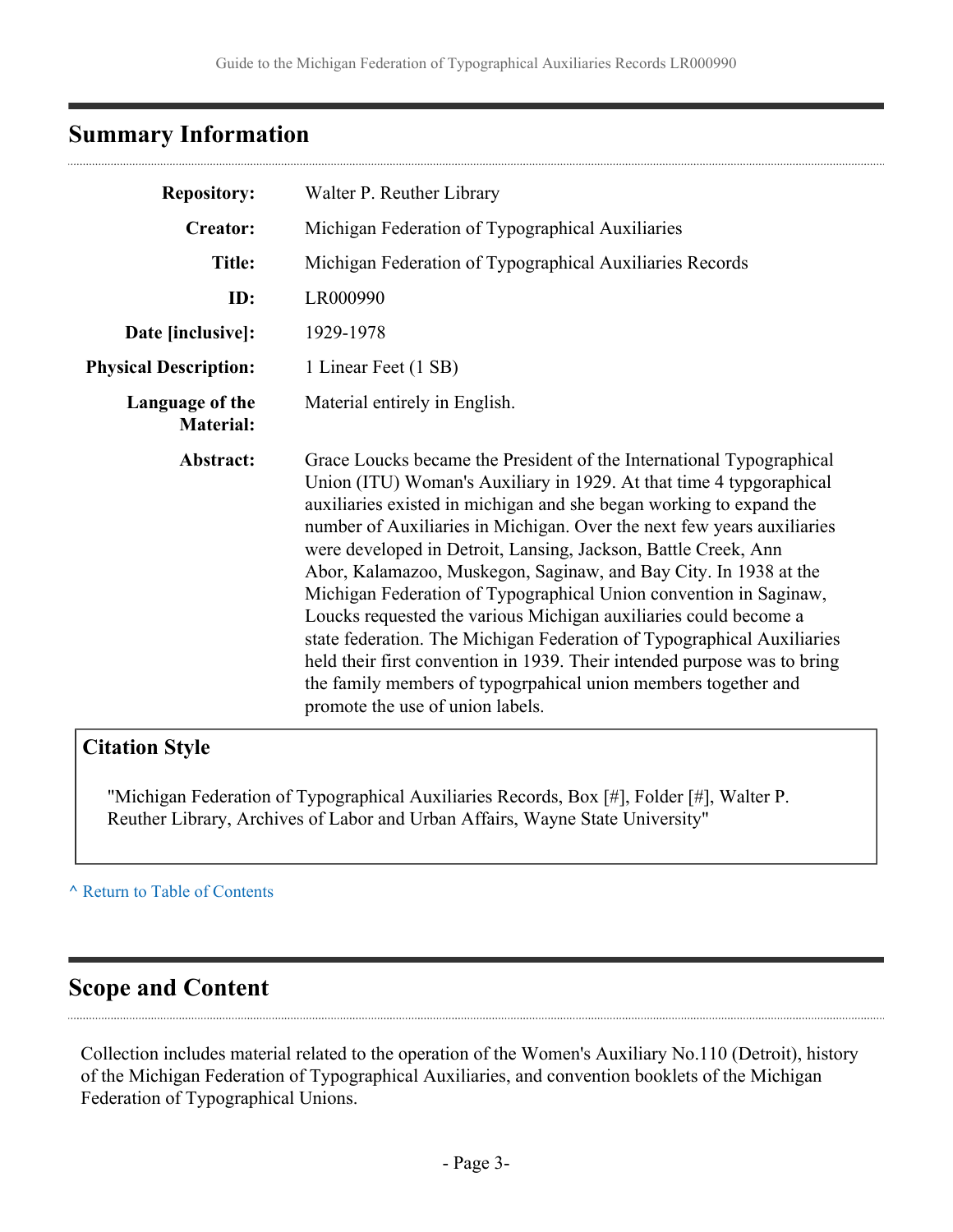**^** [Return to Table of Contents](#page-1-0)

### <span id="page-3-0"></span>**Arrangement**

Folders are arranged alphabetically.

**^** [Return to Table of Contents](#page-1-0)

# <span id="page-3-1"></span>**Administrative Information**

#### **Publication Statement**

Walter P. Reuther Library

5401 Cass Avenue Detroit, MI 48202 URL:<https://reuther.wayne.edu>

#### **Acquisition**

Donated to the Walter P. Reuther Library in 1981 and 1990.

#### **Processing History**

Processed and finding aid written by Shae Rafferty on June 6, 2022.

#### **Access**

Collection is open for research.

#### **Use**

Refer to the Walter P. Reuther Library "Rules for Use of Archival Materials."

#### **^** [Return to Table of Contents](#page-1-0)